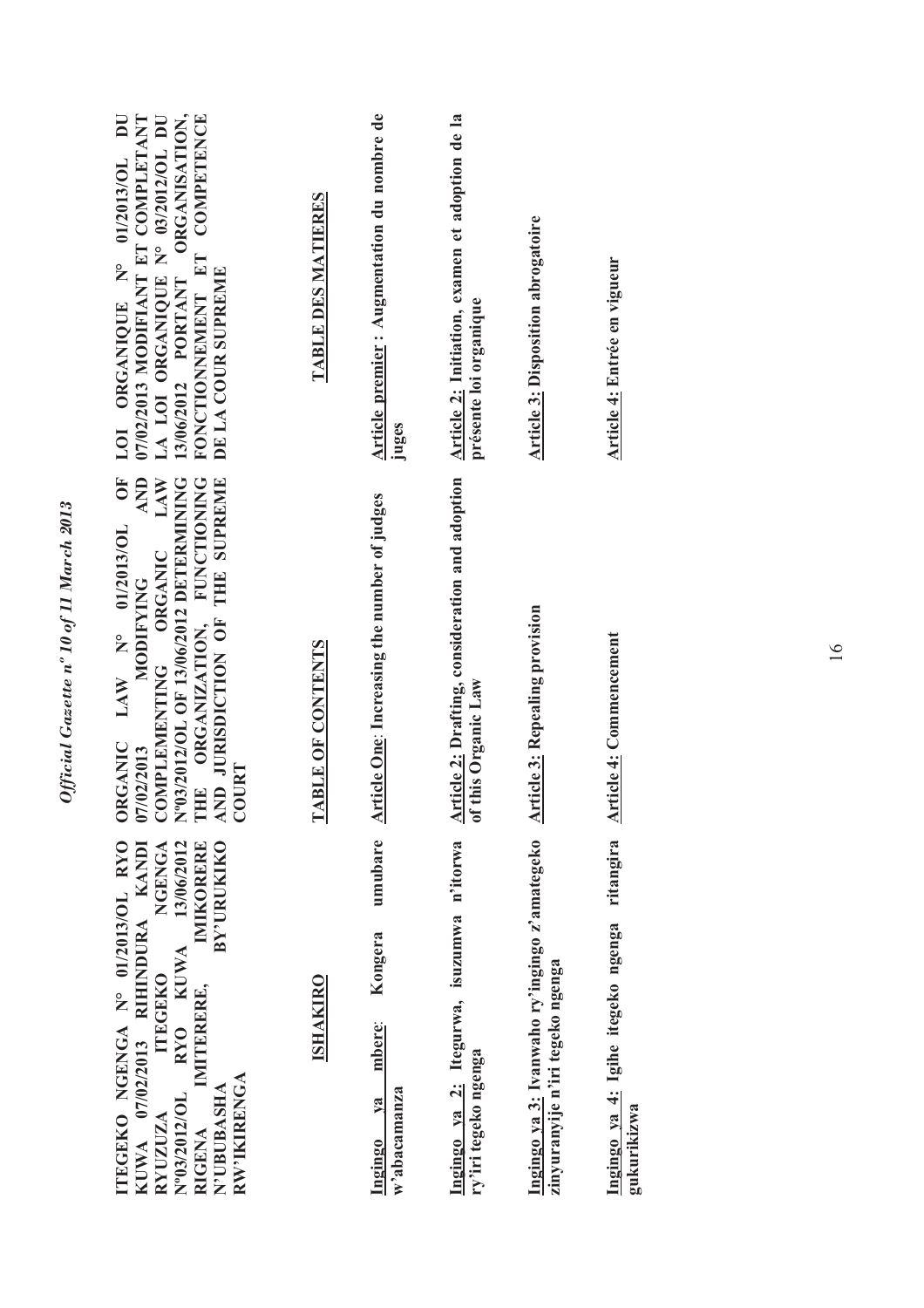| ITEGEKO NGENGA Nº 01/2013/OL RYO<br>ITEGEKO NGENGA N°<br>KANDI<br>03/2012/OL RYO KUWA 13/06/2012 RIGENA<br>IMITERERE, IMIKORERE N'UBUBASHA<br>07/02/2013 RIHINDURA<br>BY'URUKIKO RW'IKIRENGA<br>RYUZUZA<br><b>KUWA</b> | COMPLEMENTING ORGANIC LAW Nº<br>AND<br>ŌF<br>03/2012/OL OF 13/06/2012 DETERMINING<br><b>FUNCTIONING</b><br>THE SUPREME<br>01/2013/OL<br><b>MODIFYING</b><br>THE ORGANIZATION, AND JURISDICTION OF<br>$\sum_{i=1}^{n}$<br>LAW<br><b>ORGANIC</b><br>07/02/2013<br><b>COURT</b> | ORGANISATION,<br>COMPETENCE<br>LA LOI ORGANIQUE Nº 03/2012/OL DU<br>$\overline{\mathbf{D}}$<br>07/02/2013 MODIFIANT ET COMPLETANT<br>01/2013/OL<br>FONCTIONNEMENT ET<br>$\sum_{i=1}^{n}$<br>DE LA COUR SUPREME<br>13/06/2012 PORTANT<br>ORGANIQUE<br>LOI |
|------------------------------------------------------------------------------------------------------------------------------------------------------------------------------------------------------------------------|------------------------------------------------------------------------------------------------------------------------------------------------------------------------------------------------------------------------------------------------------------------------------|----------------------------------------------------------------------------------------------------------------------------------------------------------------------------------------------------------------------------------------------------------|
| Twebwe, KAGAME Paul,<br>Perezida wa Repubulika;                                                                                                                                                                        | President of the Republic;<br>We, KAGAME Paul                                                                                                                                                                                                                                | Président de la République;<br>Nous, KAGAME Paul,                                                                                                                                                                                                        |
| INTEKO ISHINGA AMATEGEKO YEMEJE,<br><b>NN</b><br>IGAZETI YA LETA YA REPUBULIKA Y'U<br>NONE NATWE DUHAMIJE, DUTANGAJE<br>ITEGEKO NGENGA RITEYE RITYA KANDI<br>DUTEGETSE KO RYANDIKWA<br>RWANDA                          | AND<br><b>AND</b><br>THE<br>OFFICIAL GAZETTE OF THE REPUBLIC<br>THE<br>THE PARLIAMENT HAS ADOPTED<br>ORDER IT BE PUBLISHED IN<br>WE SANCTION, PROMULGATE<br>FOLLOWING ORGANIC LAW<br>OF RWANDA                                                                               | ORDONNONS QU'ELLE SOIT PUBLIEE AU<br>ORGANIQUE DONT LA TENEUR SUIT ET<br>LE PARLEMENT A ADOPTE ET NOUS<br>SANCTIONNONS, PROMULGUONS LA LOI<br>JOURNAL OFFICIEL DE LA REPUBLIQUE<br>DU RWANDA                                                             |
| INTEKO ISHINGA AMATEGEKO:                                                                                                                                                                                              | THE PARLIAMENT:                                                                                                                                                                                                                                                              | LE PARLEMENT:                                                                                                                                                                                                                                            |
| Umutwe w'Abadepite, mu nama yawo yo kuwa 27<br>Ukuboza 2012;                                                                                                                                                           | The Chamber of Deputies, in its session of 27<br>December 2012;                                                                                                                                                                                                              | La Chambre des Députés, en sa séance du 27<br>décembre 2012;                                                                                                                                                                                             |
| Umutwe wa Sena, mu nama yawo yo kuwa 19<br>Ukuboza 2012;                                                                                                                                                               | The Senate, in its session of 19 December 2012;                                                                                                                                                                                                                              | Le Sénat, en sa séance du 19 décembre 2012;                                                                                                                                                                                                              |
| Ishingiye ku Itegeko Nshinga rya Repubulika y'u<br>Rwanda ryo kuwa 04 Kamena 2003 nk'uko<br>ryavuguruwe kugeza ubu, cyane cyane mu ngingo<br>zaryo, iya 62, iya 66, iya 67, iya 82, iya 83, iya 85,                    | Pursuant to the Constitution of the Republic of<br>Rwanda of 04 June 2003 as amended to date,<br>especially in Articles 62, 66, 67, 82, 83, 85, 88,<br>89, 90, 92, 93, 94, 95, 96, 100, 108, 143, 144, 145,                                                                  | spécialement en ses articles 62, 66, 67, 82, 83, 85,<br>Vu la Constitution de la République du Rwanda<br>du 04 juin 2003 telle que révisée à ce jour,<br>88, 89, 90, 92, 93, 94, 95, 96, 100, 108, 143, 144,                                             |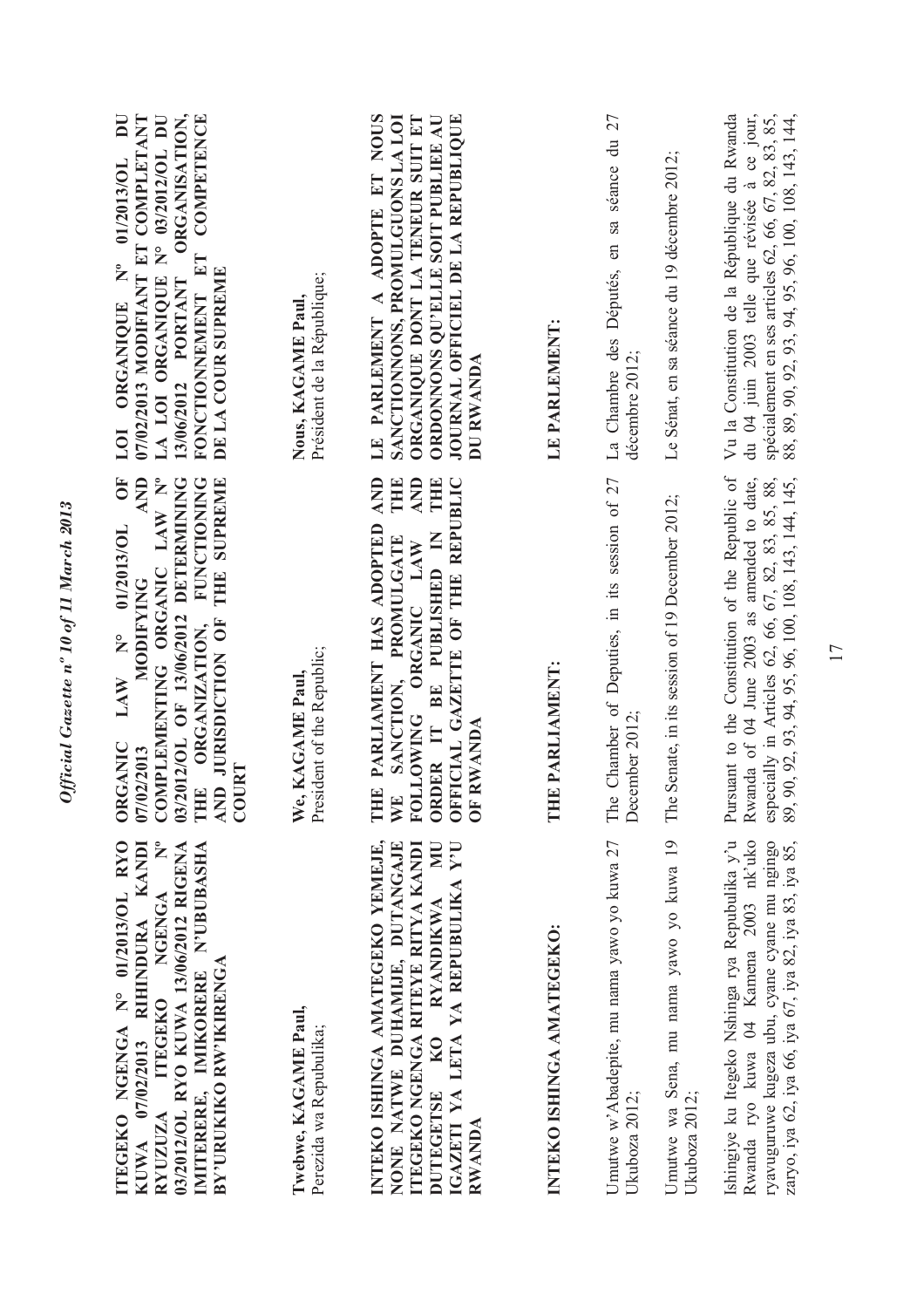| iya 88, iya 89, iya 90, iya 92, iya 93, iya 94, iya 95,<br>iya 96, iya 100, iya 108, iya 143, iya 144, iya 145,<br>iya 146, iya 147, iya 148 n'iya 201;                                                                                                                             | 146, 147, 148 and 201;                                                                                                                                                                                                                                               | 145, 146, 147, 148 et 201;                                                                                                                                                                                                                                       |
|-------------------------------------------------------------------------------------------------------------------------------------------------------------------------------------------------------------------------------------------------------------------------------------|----------------------------------------------------------------------------------------------------------------------------------------------------------------------------------------------------------------------------------------------------------------------|------------------------------------------------------------------------------------------------------------------------------------------------------------------------------------------------------------------------------------------------------------------|
| Isubiye ku Itegeko Ngenga n° 03/2012/ OL ryo<br>kuwa 13/06/2012 rigena imitunganyirize, imikorere<br>n'ububasha by'Urukiko rw'Ikirenga, cyane cyane<br>mu ngingo yaryo ya 2;                                                                                                        | Having reviewed Organic Law nº 03/2012/OL of<br>functioning and jurisdiction of the Supreme Court,<br>organisation,<br>the<br>determining<br>especially in Article 2;<br>13/06/2012                                                                                  | et compétence de la Cour Suprême, spécialement<br>$\ddot{a}$<br>13/06/2012 portant organisation, fonctionnement<br>Revu la Loi Organique nº 03/2012/ OL<br>en son article 2;                                                                                     |
| YEMEJE:                                                                                                                                                                                                                                                                             | <b>ADOPTS:</b>                                                                                                                                                                                                                                                       | <b>ADOPTE:</b>                                                                                                                                                                                                                                                   |
| umubare<br>Kongera<br>mbere:<br>w'abacamanza<br>$1$<br>Ingingo                                                                                                                                                                                                                      | <b>Article One: Increasing the number of judges</b>                                                                                                                                                                                                                  | Article premier : Augmentation du nombre de<br>juges                                                                                                                                                                                                             |
| Itegeko Ngenga nº 03/2012/OL ryo kuwa<br>13/06/2012 rigena imiterere, imikorere n'ububasha<br>by'Urukiko rw'Ikirenga ryongewemo ingingo ya 2<br>bis iteye ku buryo bukurikira:                                                                                                      | Organic Law n° 03/2012 OL of 13/06/2012<br>organisation, functioning and<br>$\frac{1}{s}$<br>complemented by Article 2 bis worded as follows:<br>the Supreme Court<br>the<br>$\circ$ f<br>determining<br>jurisdiction                                                | La Loi Organique nº 03/2012/OL du 13/06/2012<br>đ<br>compétence de la Cour Suprême est complétée par<br>fonctionnement<br>l'article 2 bis libellé comme suit :<br>organisation,<br>portant                                                                       |
| umubare<br>Kongera<br>bis:<br>$\mathbf{c}$<br>V2<br>$w$ 'abacamanza<br>« Ingingo                                                                                                                                                                                                    | "Article 2 bis: Increasing the number of judges                                                                                                                                                                                                                      | «Article 2 bis: Augmentation du nombre de<br>juges                                                                                                                                                                                                               |
| Umubare w'abacamanza b'Urukiko rw'Ikirenga<br>2003 nk'uko ryavuguruwe kugeza ubu wongeweho<br>abacamanza batandatu (6), bashobora kugiraho<br>Repubulika y'u Rwanda ryo kuwa 04 Kamena<br>uvugwa mu ngingo ya 146 y'Itegeko Nshinga rya<br>icyarimwe cyangwa mu bihe bitandukanye.» | number of judges of the Supreme Court<br>provided under Article 146 of the Constitution of<br>the Republic of Rwanda of 04 June 2003 as<br>amended to date is increased by six (6) judges<br>who may be appointed at the same time or at<br>different times."<br>The | l'article 146 de la Constitution de la République<br>du Rwanda du 04 juin 2003 telle que révisée à ce<br>jour est augmenté de six (6) juges qui peuvent être<br>Le nombre de juges de la Cour Suprême prévu à<br>nommés à la fois ou à des moments différents. » |
| Ingingo ya 2: Itegurwa, isuzumwa n'itorwa<br>ry'iri tegeko ngenga                                                                                                                                                                                                                   | Article 2: Drafting, consideration and adoption<br>of this Organic Law                                                                                                                                                                                               | Article 2: Initiation, examen et adoption de la<br>présente loi organique                                                                                                                                                                                        |
| Iri tegeko ngenga ryateguwe, risuzumwa kandi<br>ritorwa mu rurimi rw'Ikinyarwanda.                                                                                                                                                                                                  | This Organic Law was drafted, considered and<br>adopted in Kinyarwanda.                                                                                                                                                                                              | La présente loi organique a été initiée, examinée<br>et adoptée en Kinyarwanda.                                                                                                                                                                                  |

*Official Gazette nº 10 of 11 March 2013* 

Official Gazette nº 10 of 11 March 2013